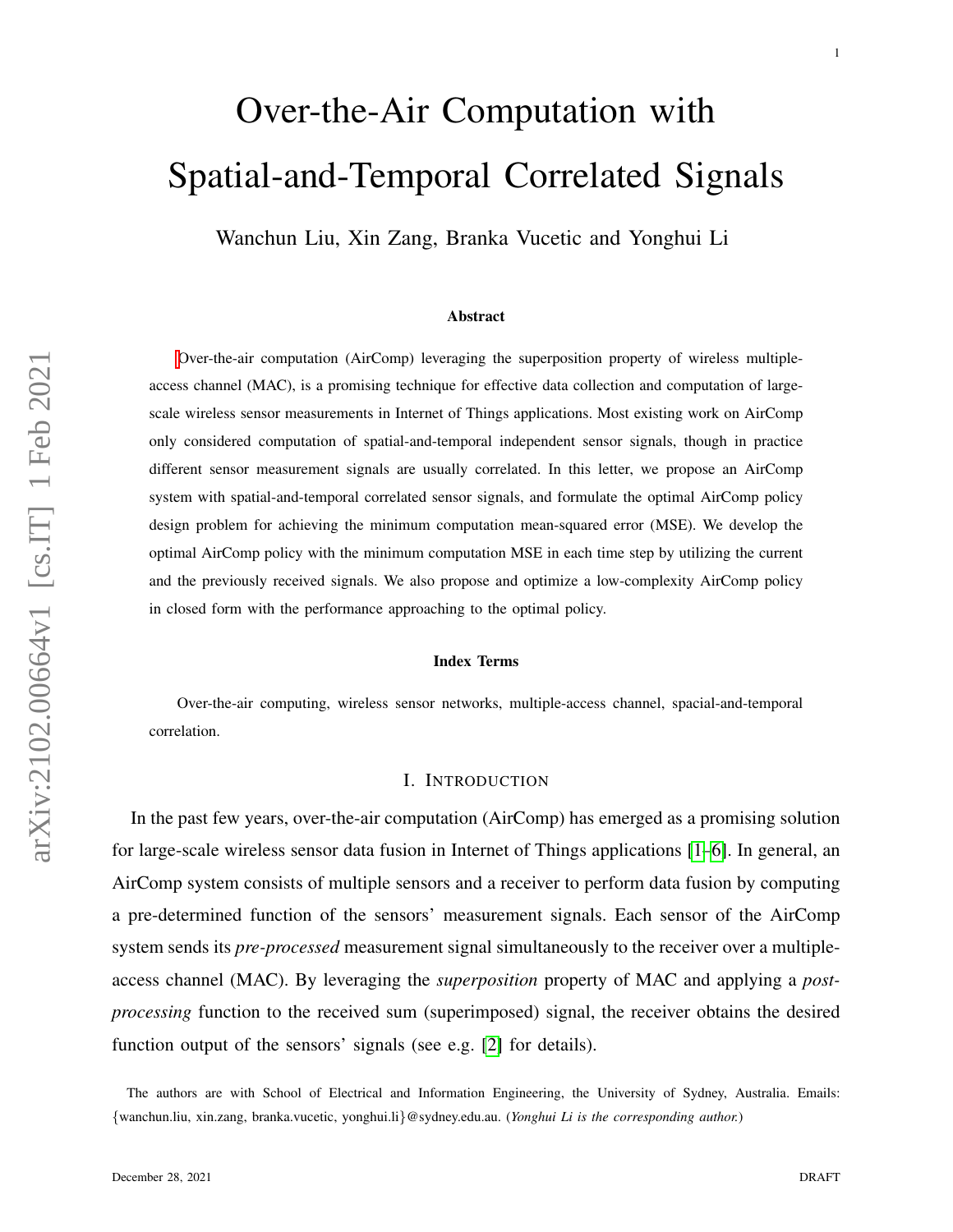From a computation theoretic perspective, pre-processing and post-processing function design problems of AirComp systems for different fusion functions have been comprehensively investigated in [\[7–](#page-12-3)[9\]](#page-12-4). From a wireless communications perspective, due to the imperfection of practical MAC with non-zero receiver noise, unequal channel coefficients and limited transmit power budgets, the output signal of a MAC is not a perfect sum of the pre-processed sensor signals as expected. Thus, most recent work focuses on optimal AirComp transmitter and receiver policy design for achieving the minimum computation mean-squared error (MSE) of the sum of preprocessed signals [\[1](#page-12-0)[–4\]](#page-12-5). In [\[1\]](#page-12-0), the computation MSE of the sum signal under imperfect channel state information was investigated. In [\[2\]](#page-12-2), the optimal single-antenna AirComp design and the scaling law analysis of computation MSE and transmit power consumption were derived in terms of the number of sensors. In [\[3\]](#page-12-6) and [\[4\]](#page-12-5), the transmitting and receiving beamforming of multiantenna AirComp systems were considered to minimize the computation MSE. In particular, AirComp has been applied to emerging wireless applications such as wireless distributed machine learning [\[5\]](#page-12-7), and over-the-air consensus [\[6\]](#page-12-1).

Most existing work on AirComp system assumed spatial-and-temporal independent sensor signals for ease of analysis and optimization  $[1-4]$  $[1-4]$ . However, in practice, different sensor measurements are correlated and the current measurements are normally related to the previous ones. Spatial-and-temporal sensor signals are commonly considered in the literature of remote state estimation (see e.g. [\[10\]](#page-12-8), [\[11\]](#page-12-9)), but have not been considered in AirComp systems to the best of our knowledge. In particular, unlike the conventional time-independent AirComp system, where only the current received signal is used to estimate the sum signal of the sensors, the time correlation introduces a new challenge in AirComp system design: how to effectively utilize both the current and the sequence of previously received signals for optimal computation of the sum of current sensor signals?

In this paper, we focus on AirComp system design with spatial-and-temporal correlated sensor signals. The main contributions are summarized as follows.

- We propose an AirComp system with spatial-and-temporal correlated sensor signals for the first time in the literature, and formulate the optimal AirComp policy design problem for achieving the minimum computation MSE.
- We derive the optimal AirComp policy to achieve the minimum computation MSE in each time step by utilizing the current and the previously received signals.
- We propose a low-complexity AirComp policy, where the receiver stores the most recent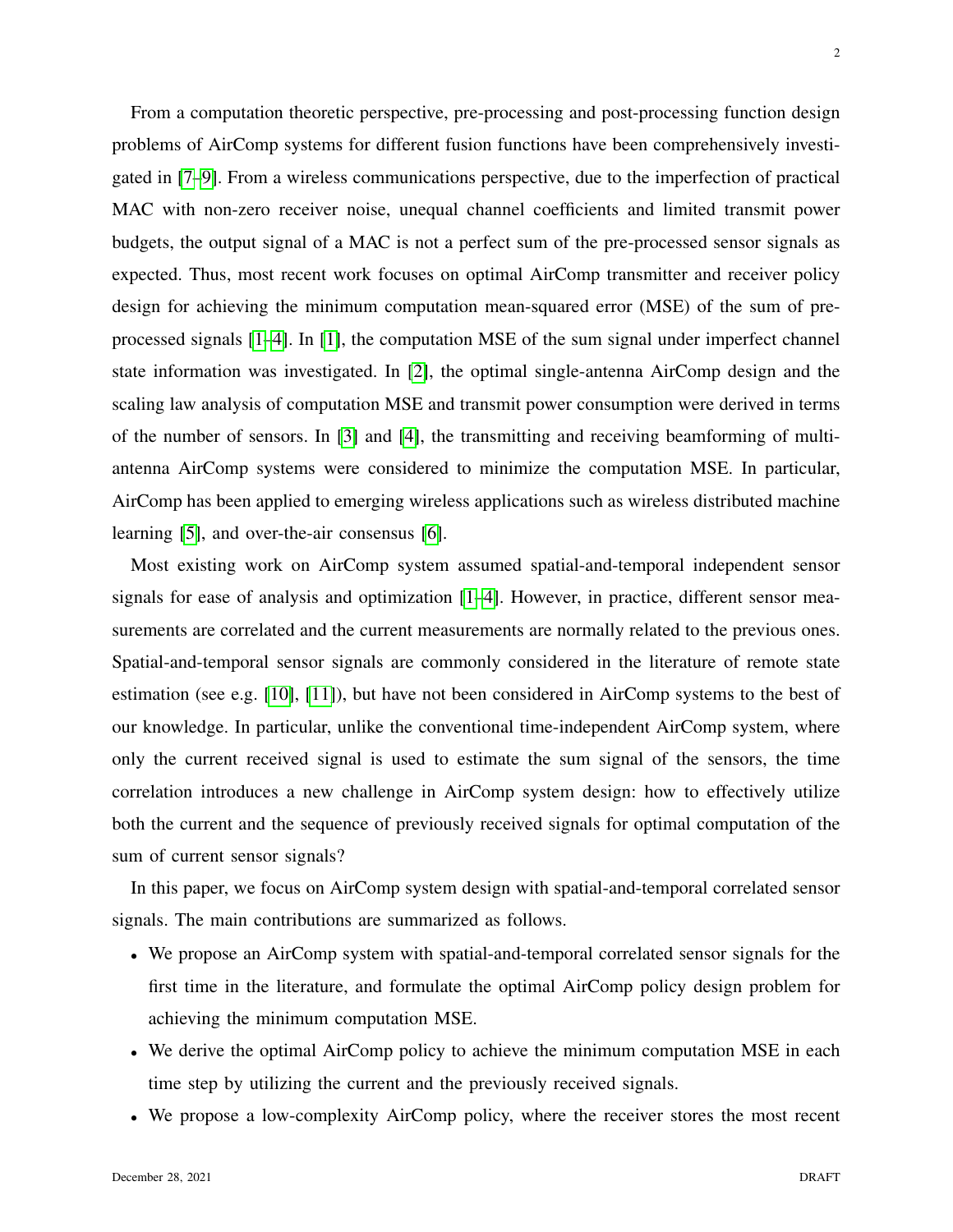$(l+1)$  received signals and applies a linear filter to it as the computation output. The optimal AirComp filter is derived in closed form. Once an AirComp filter is given, we show that the optimal transmit power of each sensor can be obtained by solving a classic quadratically constrained quadratic program (QCQP) problem. An alternating minimization approach is adopted to jointly design the AirComp filter and the transmit power.

*Notations*:  $\{x\}^j_i$  $i_j^j$  denotes the sequence  $\{x_i, x_{i+1}, \ldots, x_j\}$ .  $\rho(A)$  is the spectral radius of a square matrix A, i.e., the largest absolute value of its eigenvalues. diag{v} denotes a diagonal matrix generated by the vector v. 1 is a all-one column vector.  $0_{i,j}$  is a  $i \times j$  all-zero matrix. [A]<sub>i,j</sub> is the element in the ith row and ith column of A.

## II. AIRCOMP SYSTEM WITH SPATIAL-AND-TEMPORAL CORRELATED SIGNALS

We consider a single-antenna AirComp system with  $K$  sensors and a receiver.

# *A. Spatial-and-Temporal Correlated Signals*

Given a sampling period T, sensor k's signal at time slot t is  $x_{k,t} \in \mathbb{R}, \forall k \in \mathcal{K}, t \in \mathbb{N}_0$ , where  $\mathcal{K} \triangleq \{1, \dots, K\}$ . We assume that the sensors' signals are spatial-and-temporal correlated, and are modeled as a Gauss-Markov process [\[12\]](#page-12-10):

<span id="page-2-0"></span>
$$
\mathbf{x}_{t+1} = \mathbf{A}\mathbf{x}_t + \mathbf{w}_t, t \in \mathbb{N}_0
$$
 (1)

where  $\mathbf{x}_t \triangleq [x_{1,t}, x_{2,t}, \dots, x_{K,t}]^\top \in \mathbb{R}^K$ ,  $\mathbf{A} \in \mathbb{R}^{K \times K}$  is the process parameter, and  $\mathbf{w}_t \triangleq$  $[w_{1,t}, w_{2,t}, \dots, w_{K,t}]^{\top} \in \mathbb{R}^K$  is a white Gaussian noise with zero mean and a covariance matrix  $V_w$ . Thus, each sensor's current signal depends on its and other sensors' previous signals. Further, it is assumed that  $\rho(A) < 1$ , i.e.,  $x_t$  has a steady state distribution with zero mean and a (bounded) converged steady-state covariance matrix  $V_x \triangleq E[x_t x_t^\top]$ . From [\[12\]](#page-12-10),  $V_x$  of the Gauss-Markov process [\(1\)](#page-2-0) is the unique positive semi-definite solution of the discrete Lyapunov matrix equation below

<span id="page-2-1"></span>
$$
AV_xA^{\top} - V_x + V_w = 0.
$$
 (2)

In the scenario that  $\rho(A) \geq 1$ ,  $x_t$  has an unbounded covariance matrix when  $t \to \infty$ , which is beyond the scope of the paper.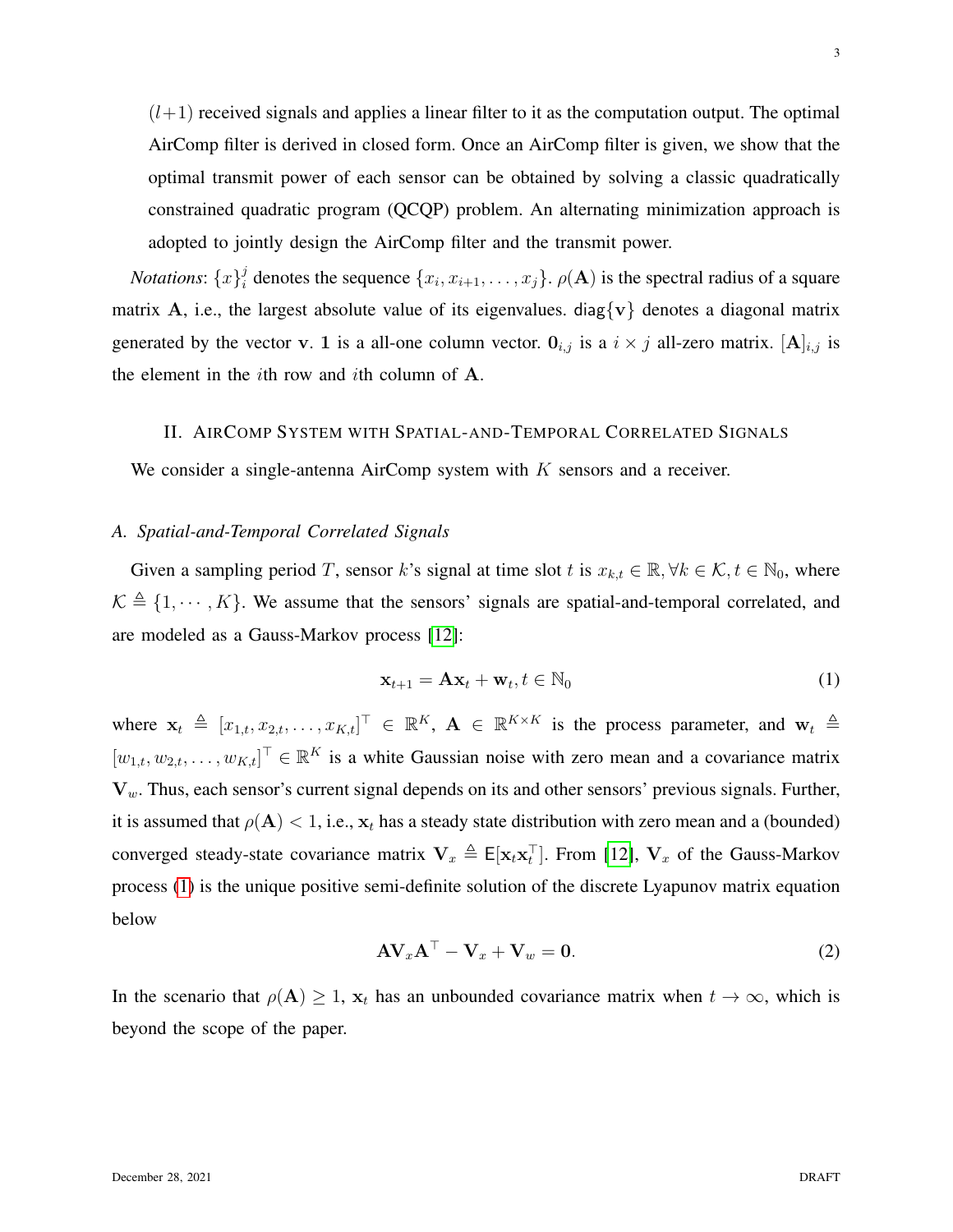## *B. AirComp System and Computation MSE*

Each sensor linearly scales its signal by its Tx-scaling factor  $b_k$ , and then sends  $b_kx_{k,t}$  to the receiver simultaneously over a MAC at time slot t. Let  $h_k$  denote the channel coefficient between sensor  $k$  and the receiver. We focus on the scenario that the sensor signals change much faster than the channel status. Thus,  $h_k$  is assumed to be time-invariant [\[13\]](#page-12-11). The received signal at time slot  $t$  is [\[2\]](#page-12-2)

<span id="page-3-0"></span>
$$
y_t = \sum_{k=1}^{K} h_k b_k x_{k,t} + z_t, t \in \mathbb{N}_0,
$$
\n(3)

where  $z_t$  is the receiver-side additive white Gaussian noise (AWGN) with zero mean and variance  $\sigma_z^2$ . For ease of notation but without loss of generality, we use  $b_k$  to denote  $h_k b_k$  in the rest of the analysis. Let  $\mathbf{b} \triangleq [b_1, \dots, b_K]^\top$  denote the Tx-scaling vector. Then, [\(3\)](#page-3-0) can be rewritten as

$$
y_t = \mathbf{b}^\top \mathbf{x} + z_t. \tag{4}
$$

Note that similar to the previous work [\[2\]](#page-12-2), [\[14\]](#page-12-12), we focus on a fundamental real channel scenario, i.e.,  $h_k, b_k, y_t, z_t \in \mathbb{R}, \forall k \in \mathcal{K}$ , though the analytical framework and results in the paper can be readily extended to the complex channel scenario by representing  $y_t$  and  $z_t$  as two-dimensional vectors, and b as a  $K \times 2$  matrix with real and imaginary parts.

Different from the scenario with time-independent signals (see e.g., [\[3\]](#page-12-6)), the previously received signals  $\{y\}_0^{t-1}$  are correlated with and hence contain information of the current signal  $x_t$ . Thus, it is assumed that the previous received signals are stored at the receiver.

The AirComp system with time-correlated signals in [\(1\)](#page-2-0) is designed to calculate the sum of the sensors' signals  $\sum_{k=1}^{K} x_{k,t}$  in each time slot based on the current and previously received signals  $\{y\}_0^t$ . Let  $\chi_t$  denote the calculated sum signal. Then, the computation distortion of the AirComp system at time slot  $t$  is measured by the computation MSE defined as

<span id="page-3-1"></span>
$$
\text{CMSE}_{t} \triangleq \mathsf{E}\left[|\chi_{t} - \sum_{k=1}^{K} x_{k,t}|^{2} \Big| \{y\}_{0}^{t}\right], \forall t \in \mathbb{N}.
$$
 (5)

In the following, we will investigate the optimal AirComp policy  $\pi(\cdot)$  to compute  $\chi_t = \pi(\lbrace y \rbrace_0^t)$ with the smallest computation MSE.

## III. OPTIMAL AIRCOMP POLICY DESIGN

We introduce a virtual vector  $\tilde{\mathbf{x}}_t \triangleq [\tilde{x}_{1,t}, \tilde{x}_{1,t}, \dots, \tilde{x}_{K,t}]^\top \in \mathbb{R}^K$ . Although an AirComp policy is to find a scalar as the computation output, without loss of generality, the policy can be treated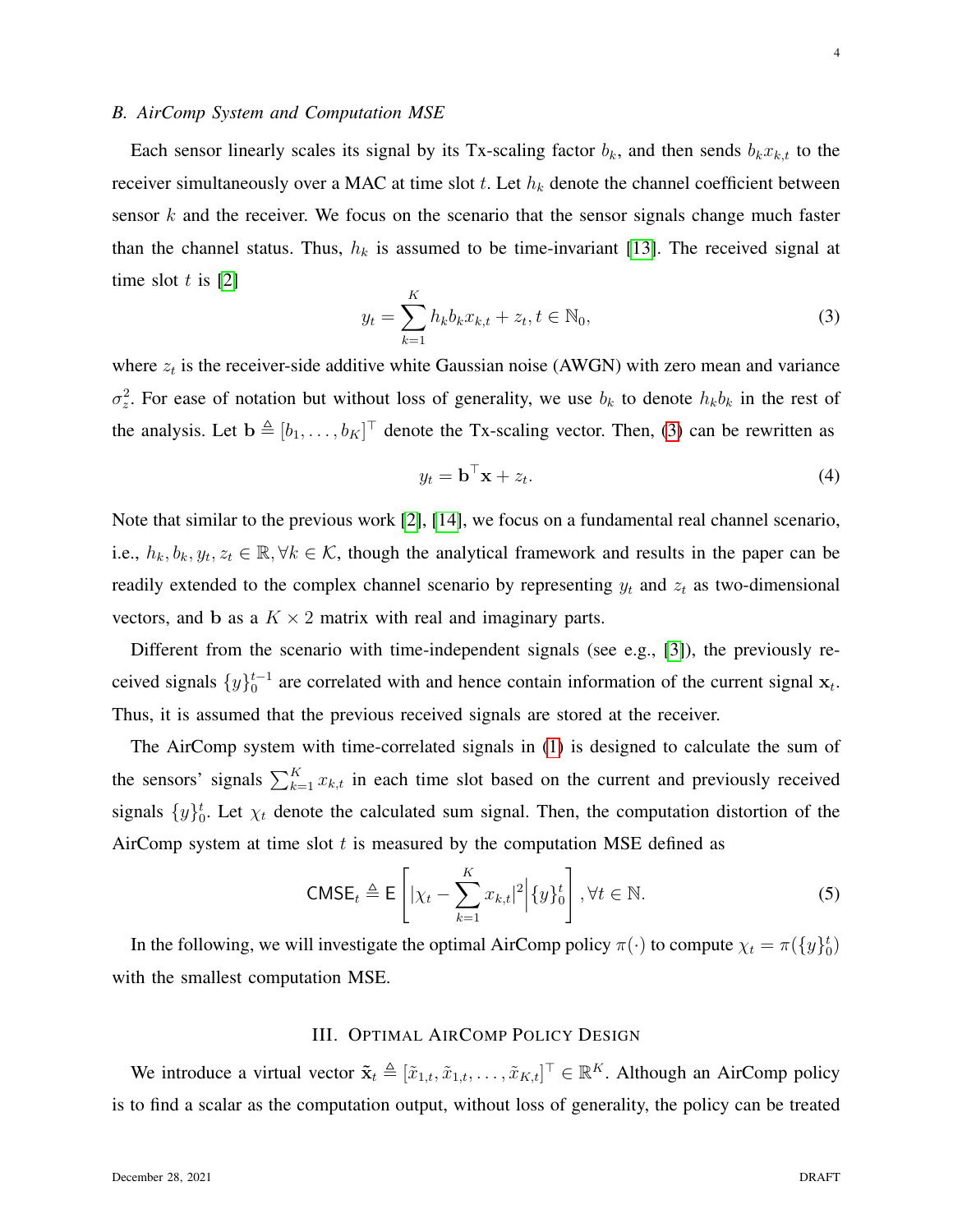as to find a vector  $\tilde{\mathbf{x}}_t$  in each time slot and calculate the sum of it, i.e.,  $\chi_t \triangleq \sum_{k=1}^K \tilde{x}_{k,t}$ . To find the optimal  $\chi_t$  achieving the minimum computation MSE, one needs to find the optimal virtual vector  $\tilde{\mathbf{x}}_t$ . From [\(5\)](#page-3-1), the optimal AirComp policy design problem is formulated as

<span id="page-4-3"></span><span id="page-4-0"></span>
$$
\min_{\tilde{\mathbf{x}}_t} \quad \text{CMSE}_t \triangleq \mathsf{E}\left[ \left| \sum_{k=1}^K \tilde{x}_{k,t} - \sum_{k=1}^K x_{k,t} \right|^2 \middle| \{y\}_0^t \right], \forall t \in \mathbb{N}.
$$

The target function in problem [\(6\)](#page-4-0) can be rewritten as

$$
CMSE_{t} = E\left[\mathbf{1}^{\top}(\tilde{\mathbf{x}}_{t} - \mathbf{x}_{t})(\tilde{\mathbf{x}}_{t} - \mathbf{x}_{t})^{\top}\mathbf{1}\Big| \{y\}_{0}^{t}\right]
$$
\n
$$
= E\left[\mathbf{1}^{\top}\tilde{\mathbf{x}}_{t}\tilde{\mathbf{x}}_{t}^{\top}\mathbf{1} - 2 \times \mathbf{1}^{\top}\tilde{\mathbf{x}}_{t}\mathbf{x}_{t}^{\top}\mathbf{1} + \mathbf{1}^{\top}\mathbf{x}_{t}\mathbf{x}_{t}^{\top}\mathbf{1}\Big| \{y\}_{0}^{t}\right]
$$
\n
$$
= \int_{\mathbb{R}^{K}}\left(\mathbf{1}^{\top}\tilde{\mathbf{x}}_{t}\tilde{\mathbf{x}}_{t}^{\top}\mathbf{1} - 2 \times \mathbf{1}^{\top}\tilde{\mathbf{x}}_{t}\mathbf{x}_{t}^{\top}\mathbf{1} + \mathbf{1}^{\top}\mathbf{x}_{t}\mathbf{x}_{t}^{\top}\mathbf{1}\right)f(\mathbf{x}_{t}|\{y\}_{0}^{t})d\mathbf{x}_{t}
$$
\n
$$
= \mathbf{1}^{\top}\tilde{\mathbf{x}}_{t}\tilde{\mathbf{x}}_{t}^{\top}\mathbf{1} + \int_{\mathbb{R}^{K}}\left(-2 \times \mathbf{1}^{\top}\tilde{\mathbf{x}}_{t}\mathbf{x}_{t}^{\top}\mathbf{1} + \mathbf{1}^{\top}\mathbf{x}_{t}\mathbf{x}_{t}^{\top}\mathbf{1}\right)f(\mathbf{x}_{t}|\{y\}_{0}^{t})d\mathbf{x}_{t},
$$
\n(7)

where  $f(\mathbf{x}_t | \{y\}_0^t)$  is the conditional probability density function of  $\mathbf{x}_t$ .

It can be shown that CMSE<sub>t</sub> is a convex function of  $\tilde{\mathbf{x}}_t$  as the Hessian matrix of CMSE<sub>t</sub> is  $2 \times 11^{\top}$ , which is positive semi-definite. Since any local minimum of a convex function is also a global minimum [\[15\]](#page-12-13), we only need to find a local minimum of  $\text{CMSE}_t$ . Then, by letting the derivative equal to zero, we have

<span id="page-4-1"></span>
$$
\frac{\partial \text{CMSE}_t}{\partial \tilde{\mathbf{x}}_t} = 2 \times \mathbf{1} \mathbf{1}^\top \tilde{\mathbf{x}}_t - 2 \times \mathbf{1} \mathbf{1}^\top \int_{\mathbb{R}^K} \mathbf{x}_t f\left(\mathbf{x}_t | \{y\}_0^t\right) d\mathbf{x}_t = \mathbf{0}.\tag{8}
$$

Although [\(8\)](#page-4-1) has many solutions, it is clear that

<span id="page-4-8"></span><span id="page-4-7"></span><span id="page-4-6"></span><span id="page-4-5"></span><span id="page-4-4"></span><span id="page-4-2"></span>
$$
\tilde{\mathbf{x}}_t = \hat{\mathbf{x}}_t \triangleq \int_{\mathbb{R}^K} \mathbf{x}_t f\left(\mathbf{x}_t | \{y\}_0^t\right) \mathrm{d}\mathbf{x}_t \tag{9}
$$

is a solution achieving the minimum CMSE<sub>t</sub>. Note that  $\hat{\mathbf{x}}_t$  in [\(9\)](#page-4-2) is the conditional expectation of the current signal  $x_t$ . Based on the linear estimation theory [\[12\]](#page-12-10),  $\hat{x}_t$  is obtained by the classic Kalman filter (KF) in an iterative prediction-correction way as below:

**Prediction:** 
$$
\hat{\mathbf{x}}_{t|t-1} = \mathbf{A}\hat{\mathbf{x}}_{t-1},
$$
 (10a)

**Prediction MSE Matrix:** 
$$
M_{t|t-1} = AM_{t-1}A^T + V_w
$$
, (10b)

Kalman Gain Vector: 
$$
K_t = M_{t|t-1} b \left(\sigma_z^2 + b^\top M_{t|t-1} b\right)^{-1},
$$
 (10c)

$$
\text{Correction: } \hat{\mathbf{x}}_t = \hat{\mathbf{x}}_{t|t-1} + \mathbf{K}_t(y_t - \mathbf{b}^\top \hat{\mathbf{x}}_{t|t-1}), \tag{10d}
$$

**Estimation MSE matrix:** 
$$
M_t = (I - K_t b^\top) M_{t|t-1}
$$
. (10e)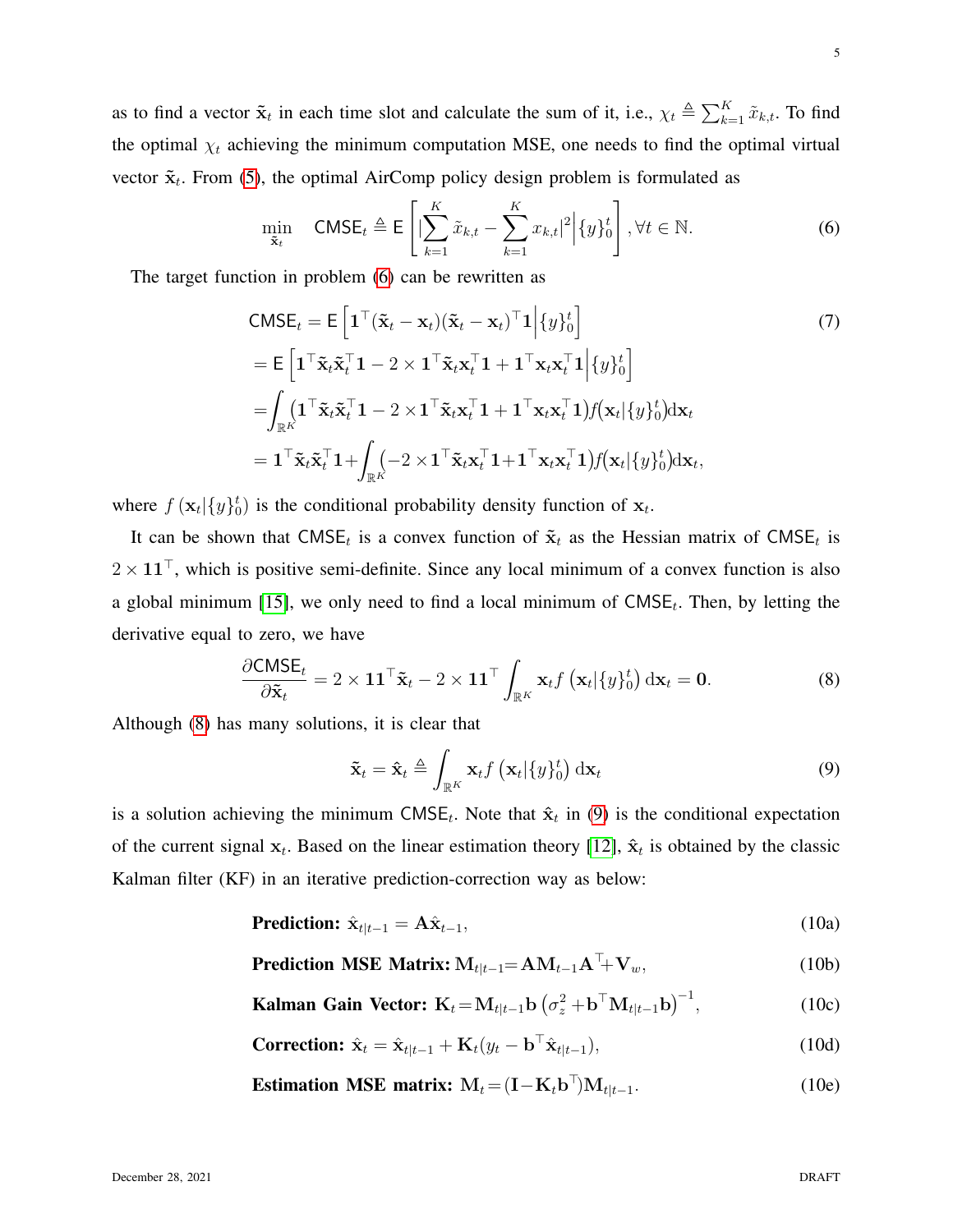In particular,  $M_t$  is the estimation error covariance matrix of  $\hat{\mathbf{x}}_t$ , i.e.,

$$
\mathbf{M}_t \triangleq \mathsf{E}\left[ (\hat{\mathbf{x}}_t - \mathbf{x}_t)(\hat{\mathbf{x}}_t - \mathbf{x}_t)^\top \middle| \{y\}_0^t \right]. \tag{11}
$$

Taking [\(9\)](#page-4-2) into [\(7\)](#page-4-3), the minimum CMSE<sub>t</sub> is equal to  $1<sup>T</sup>M<sub>t</sub>1$ . Therefore, we have the following result.

<span id="page-5-0"></span>Theorem 1. Given the Tx-scaling factor vector b, the optimal AirComp policy for achieving the minimum computation MSE is to first apply the KF defined in [\(10\)](#page-4-4) to estimate the sensor signal vector  $x_t$  and then calculate the sum of the estimate  $\hat{x}_t$ . The minimum computation MSE is  $1<sup>T</sup>M<sub>t</sub>1$ , where  $M<sub>t</sub>$  is give in [\(10e\)](#page-4-5).

Remark 1. *It is non-trivial that the KF-based state estimation method leads to the optimal computation of the sum of the original signals. The KF is optimally designed to achieve the*  $minimum$  state estimation MSE, i.e.,  $\mathsf{E}\left[(\mathbf{\hat{x}}_t - \mathbf{x}_t)^\top (\mathbf{\hat{x}}_t - \mathbf{x}_t)\right] = \mathsf{Tr}\left(\mathbf{M}_t\right)$  [\[12\]](#page-12-10), which is not equal to the design target of the AirComp problem [\(6\)](#page-4-0), i.e.,  $E\left[1^{\top}(\hat{\mathbf{x}}_t - \mathbf{x}_t)(\hat{\mathbf{x}}_t - \mathbf{x}_t)^{\top}1\right] = 1^{\top}M_t1$ . *Thus, without the rigorous proof of Theorem [1,](#page-5-0) one cannot tell whether the KF-based estimationthen-sum method is the optimal or not.*

*Also, it is interesting to see that in the AirComp system with time correlated signals, one needs to recover (estimate) each sensor's signal first based on the previous and current observations (received signals) and then calculate the sum signal; while in the conventional time independent scenario [\[2\]](#page-12-2), [\[14\]](#page-12-12), the optimal policy is to estimate the sum signal directly rather than the original signals.*

Taking [\(10b\)](#page-4-6) into [\(10c\)](#page-4-7) and then into [\(10d\)](#page-4-8), it is clear that the computation of  $\hat{\mathbf{x}}_t$  requires  $K \times K$  matrix multiplications. So the computation complexity of the optimal AirComp policy in each time step is  $\mathcal{O}(K^3)$  based on the big O notation, when the total number of sensors K is very large. Further, since  $M_t$  is a complex and implicit function of the Tx-scaling factor b, it is difficult to design the optimal b for achieving the minimum computation MSE,  $1^\top M_t 1$ .

In the following, we will propose and optimize a low complexity AirComp policy, based on which an optimal Tx-scaling factor can be obtained.

6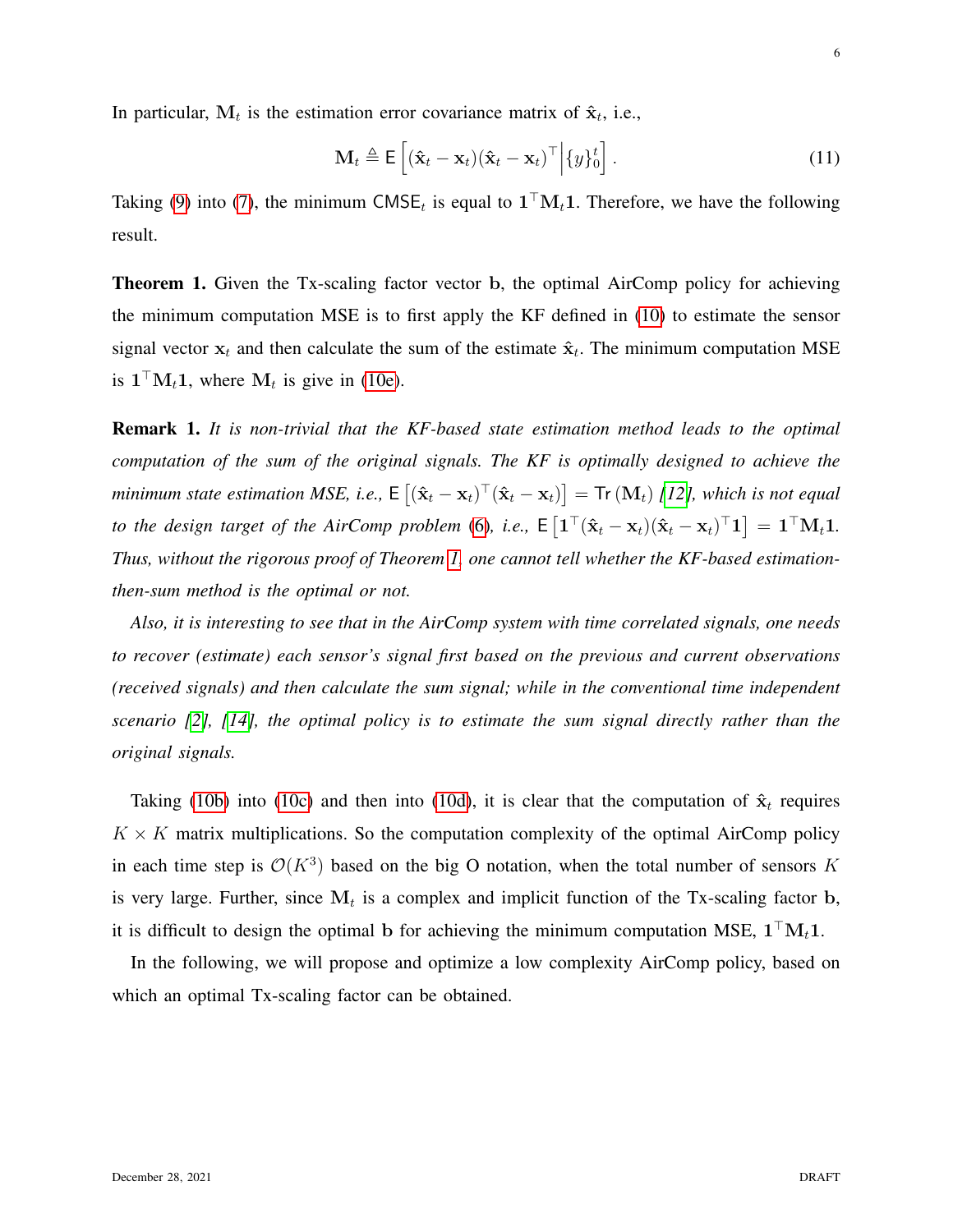# IV. LOW-COMPLEXITY AIRCOMP POLICY AND TRANSMISSION POWER CONTROL

# *A. Low-Complexity AirComp Policy*

We propose a low-complexity AirComp policy: the receiver stores the most recent  $(l + 1)$ received signals

<span id="page-6-2"></span>
$$
\mathbf{y}_t \triangleq [y_{t-l}, y_{t-l+1}, \dots, y_t]^\top, \ t \ge l, l \ge 1,
$$
 (12)

and applies a linear filter  $g \triangleq [g_0, g_1, \dots, g_l]^\top \in \mathbb{R}^{l+1}$  to it as the computation output  $\chi_t$ , i.e.,

<span id="page-6-0"></span>
$$
\chi_t = \mathbf{g}^\top \mathbf{y}_t. \tag{13}
$$

Intuitively, a longer filter utilizing more previous received signals achieves a better computation MSE. Compared with the optimal AirComp policy in Theorem [1](#page-5-0) with third-degree polynomial complexity, the policy [\(13\)](#page-6-0) has a linear computation complexity of  $\mathcal{O}(l)$  and is invariant with the total number of sensors.

The computation MSE of the low-complexity policy is

<span id="page-6-5"></span>
$$
\widetilde{\text{CMSE}}_t = \mathsf{E}\left[|\mathbf{g}^\top \mathbf{y}_t - \mathbf{1}^\top \mathbf{x}_t|^2\right].
$$
\n(14)

Using the Gauss-Markov property of  $\{x_t\}$  in [\(1\)](#page-2-0), the *i*th previously received signal can be written as

<span id="page-6-1"></span>
$$
y_{t-i} = \mathbf{b}^{\top} \mathbf{A}^i \mathbf{x}_{t-l} + c_{i,t}, i \in \{0, 1, \dots, l\}
$$
 (15)

where

$$
c_{i,t} = z_{t-l+i} + \sum_{m=1}^{i} \mathbf{b}^{\top} \mathbf{A}^{m-1} \mathbf{w}_{t-l+m-1}.
$$
 (16)

Taking  $(15)$  into  $(12)$ , we have

<span id="page-6-3"></span>
$$
\mathbf{y}_t = \mathbf{M}\mathbf{x}_{t-l} + \mathbf{c}_t, \tag{17}
$$

where  $\mathbf{c}_t \triangleq [c_{0,t}, c_{2,t}, \dots, c_{l,t}]^\top$ , and

<span id="page-6-6"></span>
$$
\mathbf{M} \triangleq \left[ (\mathbf{A}^0)^\top \mathbf{b}, (\mathbf{A}^1)^\top \mathbf{b}, \dots, (\mathbf{A}^l)^\top \mathbf{b} \right]^\top. \tag{18}
$$

Further,  $x_t$  can be represented as a function of  $x_{t-1}$  and the noise terms as

<span id="page-6-4"></span>
$$
\mathbf{x}_{t} = \mathbf{A}^{l} \mathbf{x}_{t-l} + \sum_{i=1}^{l} \mathbf{A}^{l-i} \mathbf{w}_{t-l+i-1}.
$$
 (19)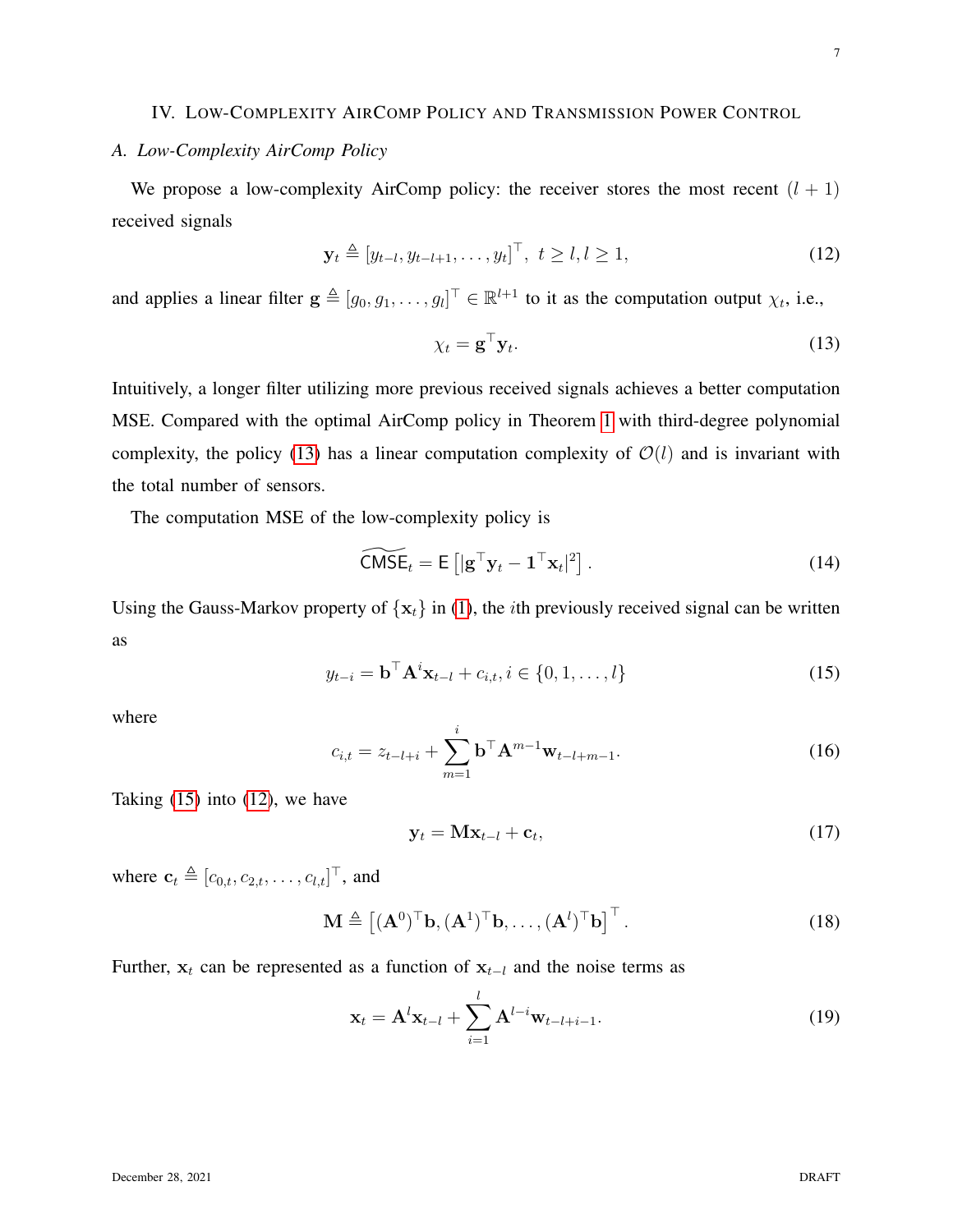Taking [\(17\)](#page-6-3) and [\(19\)](#page-6-4) into [\(14\)](#page-6-5), it can be obtained that

<span id="page-7-0"></span>
$$
\widetilde{\text{CMSE}}_t
$$
\n
$$
= \mathsf{E}\bigg[\bigg|\mathbf{g}^\top(\mathbf{M}\mathbf{x}_{t-l} + \mathbf{c}_t) - \mathbf{1}^\top(\mathbf{A}^l\mathbf{x}_{t-l} + \sum_{i=1}^l \mathbf{A}^{l-i}\mathbf{w}_{t-l+i-1})\bigg|^2\bigg].
$$
\n(20)

To find the optimal low-complexity AirComp filter g, we have the following optimization problem:

<span id="page-7-3"></span>
$$
\min_{\mathbf{g}} \qquad (20). \tag{21}
$$

By introducing and deriving the covariance matrices  $V_c \triangleq E[c_t c_t^{\top}]$  and  $C_i \triangleq E[c_t w_{t-i}^{\top}]$ ,  $i \in$  $\{1, 2, \ldots, l\}$ , with the properties that  $\{z_t\}$  and  $\{w_t\}$  are independent white Gaussian processes, the target function can be simplified as

<span id="page-7-1"></span>
$$
\widetilde{\mathsf{CMSE}}_{t} = \mathbf{g}^{\top} \mathbf{M} \mathbf{V}_{x} \mathbf{M}^{\top} \mathbf{g} - \mathbf{g}^{\top} \mathbf{M} \mathbf{V}_{x} (\mathbf{A}^{l})^{\top} \mathbf{1} - \mathbf{1}^{\top} \mathbf{A}^{l} \mathbf{V}_{x} \mathbf{M}^{\top} \mathbf{g}
$$
  
+  $\mathbf{1}^{\top} \mathbf{A}^{l} \mathbf{V}_{x} (\mathbf{A}^{l})^{\top} \mathbf{1} + \mathbf{g}^{\top} \mathbf{V}_{c} \mathbf{g} + \sum_{i=1}^{l} \mathbf{1}^{\top} \mathbf{A}^{l-i} \mathbf{V}_{w} (\mathbf{A}^{l-i})^{\top} \mathbf{1}$   
-  $\mathbf{g}^{\top} \sum_{i=1}^{l} \mathbf{C}_{l+1-i} (\mathbf{A}^{l-i})^{\top} \mathbf{1} - \mathbf{1}^{\top} \sum_{i=1}^{l} \mathbf{A}^{l-i} \mathbf{C}_{l+1-i}^{\top} \mathbf{g},$  (22)

which is time independent. Thus, we drop the time index in  $\widetilde{CMSE}_t$ . It is clear that  $\widetilde{CMSE}$  has a quadratic form and is strictly convex, and the optimal g can be obtained directly by solving the linear equation:

$$
\frac{\partial \widetilde{\mathbf{CMSE}}}{\partial \mathbf{g}} = \mathbf{0} = 2\mathbf{g}^{\top} \mathbf{M} \mathbf{V}_{x} \mathbf{M}^{\top} - \mathbf{1}^{\top} \mathbf{A}^{l} \mathbf{V}_{x}^{\top} \mathbf{M}^{\top} - \mathbf{1}^{\top} \mathbf{A}^{l} \mathbf{V}_{x}^{\top} \mathbf{M}^{\top} + 2\mathbf{g}^{\top} \mathbf{V}_{c} - \mathbf{1}^{\top} \sum_{i=1}^{l} \mathbf{A}^{l-i} \mathbf{C}_{l+1-i}^{\top} - \mathbf{1}^{\top} \sum_{i=1}^{l} \mathbf{A}^{l-i} \mathbf{C}_{l+1-i}^{\top}.
$$
\n(23)

<span id="page-7-2"></span>Then, we have the following result.

**Theorem 2.** Given the Tx-scaling factor b, the optimal length- $(l + 1)$  linear filter g of the low-complexity AirComp policy is

$$
\mathbf{g}^{\top} = \left(\mathbf{1}^{\top} \mathbf{A}^{l} \mathbf{V}_{x}^{\top} \mathbf{M}^{\top} + \mathbf{1}^{\top} \sum_{i=1}^{l} \mathbf{A}^{l-i} \mathbf{C}_{l+1-i}^{\top}\right) (\mathbf{M} \mathbf{V}_{x} \mathbf{M}^{\top} + \mathbf{V}_{c})^{-1},
$$
\n(24)

where

$$
\mathbf{V}_c = \text{diag}\left\{\underbrace{\sigma_z^2, \dots, \sigma_z^2}_{l+1}\right\} + \tilde{\mathbf{V}}_c,\tag{25}
$$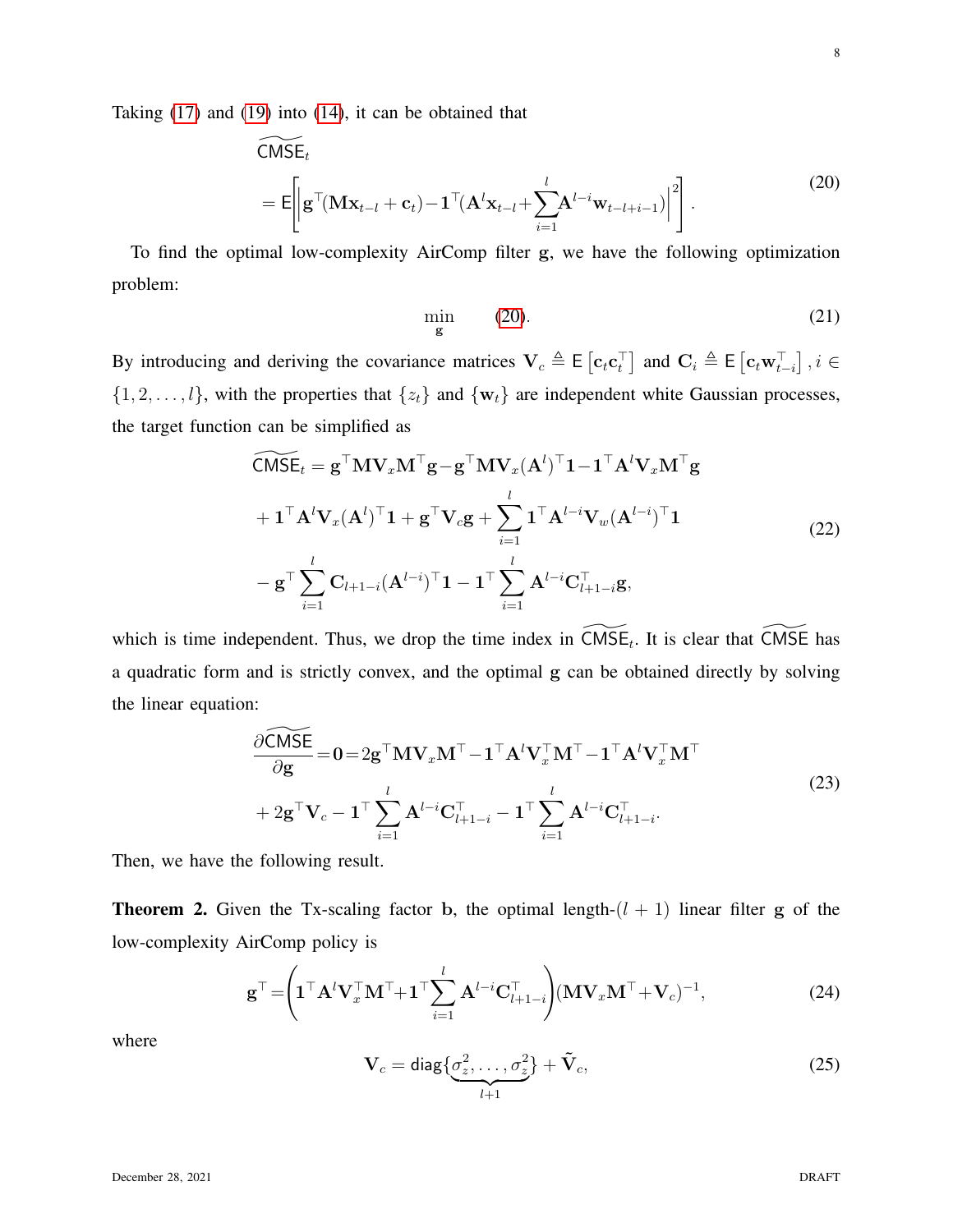$$
[\tilde{\mathbf{V}}_{c}]_{i,j} = \begin{cases} 0, & i = 0 \text{ or } j = 0, \\ \mathbf{b}^{\top} \mathbf{U}_{i,j} \mathbf{b}, & 1 \leq i \leq j \\ v_{j,i}, & i > j \geq 1, \end{cases}
$$
(26)  

$$
\mathbf{U}_{i,j} = \sum_{u=1}^{i} \mathbf{A}^{i-u} \mathbf{V}_{w} (\mathbf{A}^{j-u})^{\top}, 1 \leq i \leq j,
$$
(27)

and

<span id="page-8-0"></span>
$$
\mathbf{C}_{i} = \begin{bmatrix} \mathbf{0}_{(l+1-i)\times K} \\ \mathbf{b}^{\top} \mathbf{A}^{0} \mathbf{V}_{w} \\ \mathbf{b}^{\top} \mathbf{A}^{1} \mathbf{V}_{w} \\ \vdots \\ \mathbf{b}^{\top} \mathbf{A}^{i-1} \mathbf{V}_{w} \end{bmatrix} .
$$
 (28)

## *B. Tx-Scaling Factor Design*

Given a low-complexity AirComp policy [\(13\)](#page-6-0), we will optimize the Tx-scaling factor b under a power constraint to minimize the computation MSE in [\(22\)](#page-7-1). Although the computation MSE in the current form is an implicit function of b, from the definitions of M,  $V_c$  and  $C_i$  in [\(18\)](#page-6-6), [\(23\)](#page-7-2) and [\(28\)](#page-8-0), respectively, it is not difficult to see that [\(22\)](#page-7-1) is a quadratic function of b. In the following, we will simplify each term of [\(22\)](#page-7-1) with respect to b.

For the first term, we have

<span id="page-8-1"></span>
$$
\mathbf{g}^{\top} \mathbf{M} \mathbf{V}_{x} \mathbf{M}^{\top} \mathbf{g} = \sum_{i=0}^{l} \sum_{j=0}^{l} g(i)g(j) \mathbf{b}^{\top} \mathbf{A}^{i} \mathbf{V}_{x} (\mathbf{A}^{j})^{\top} \mathbf{b}
$$
  
= 
$$
\mathbf{b}^{\top} \left( \sum_{i=0}^{l} \sum_{j=0}^{l} \mathbf{G}_{i} \mathbf{A}^{i} \mathbf{V}_{x} (\mathbf{A}^{j})^{\top} \mathbf{G}_{j} \right) \mathbf{b},
$$
 (29)

where  $\mathbf{G}_i$  denotes diag $\{g_i, \ldots, g_i\}$  $\overline{K}$  $\{0, 1, \ldots, l\}$ . Similarly, it is easy to have

$$
\mathbf{g}^{\top} \mathbf{M} \mathbf{V}_x (\mathbf{A}^l)^{\top} \mathbf{1} = \mathbf{b}^{\top} \sum_{i=0}^l \mathbf{G}_i \mathbf{A}^i \mathbf{V}_x (\mathbf{A}^l)^{\top} \mathbf{1},
$$
\n(30)

and

$$
\mathbf{g}^{\top}\mathbf{V}_{c}\mathbf{g} = \sigma_{z}^{2}\mathbf{g}^{\top}\mathbf{g} + \mathbf{b}^{\top}\left(\sum_{i=1}^{l}\sum_{j=1}^{l}\mathbf{G}_{i}\mathbf{U}_{i,j}'\mathbf{G}_{j}\right)\mathbf{b},
$$
\n(31)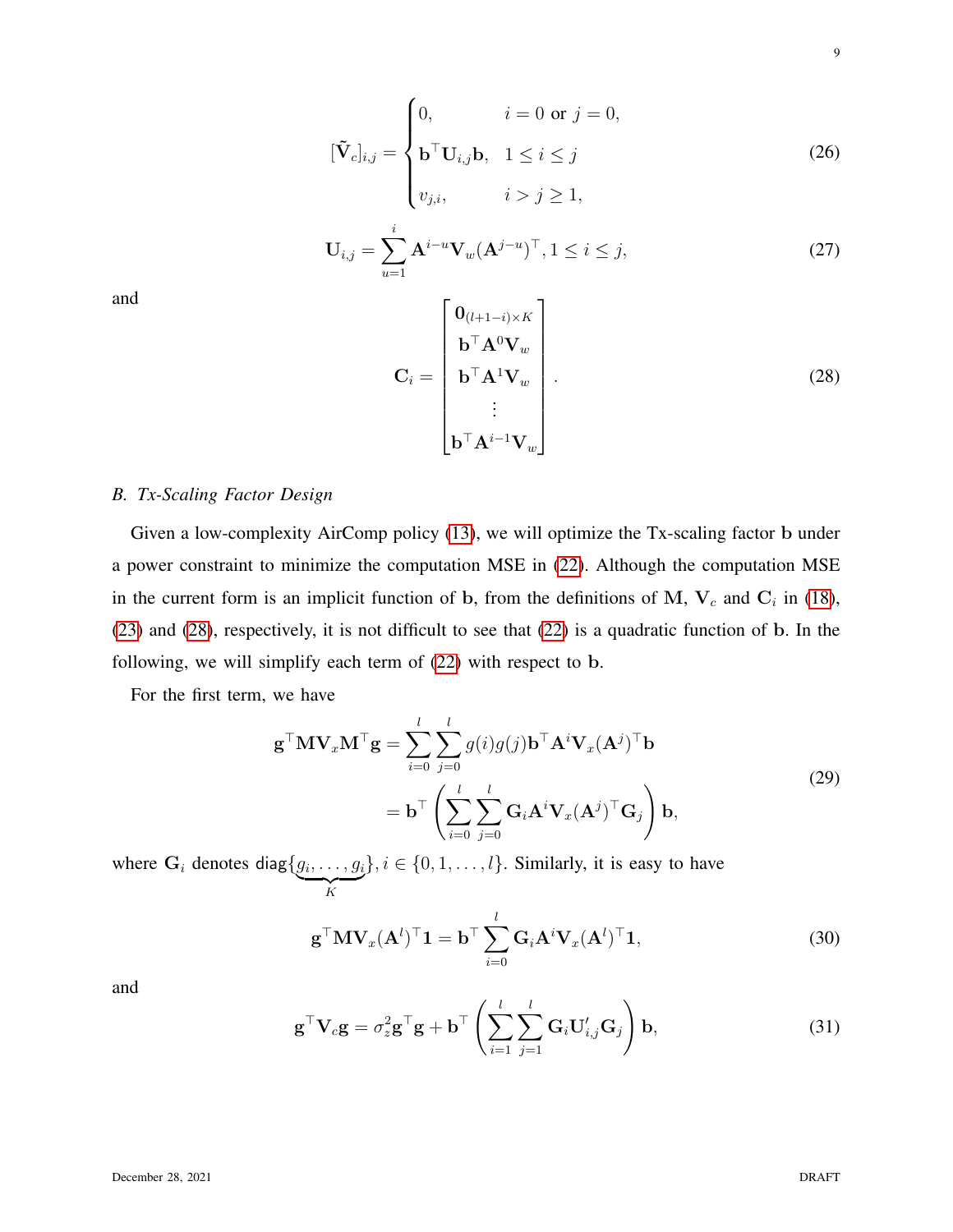where  $U'_{i,j} = U_{i,j}$  and  $U_{j,i}$  for cases  $i \leq j$  and  $i > j$ , respectively. Further, from the definition of [\(28\)](#page-8-0), it can be obtained that

<span id="page-9-0"></span>
$$
\mathbf{g}^{\top} \sum_{i=1}^{l} \mathbf{C}_{l+1-i} (\mathbf{A}^{l-i})^{\top} \mathbf{1} = \mathbf{b}^{\top} \sum_{i=1}^{l} \sum_{j=i}^{l} \mathbf{G}_{j} \mathbf{A}^{j-i} \mathbf{V}_{w} (\mathbf{A}^{l-i})^{\top} \mathbf{1}.
$$
 (32)

Taking  $(29)-(32)$  $(29)-(32)$  $(29)-(32)$  into  $(22)$ , we have

<span id="page-9-2"></span>
$$
\widetilde{\mathsf{CMSE}} = \mathbf{b}^\top \left( \sum_{i=0}^l \sum_{j=0}^l \mathbf{G}_i \mathbf{A}^i \mathbf{V}_x (\mathbf{A}^j)^\top \mathbf{G}_j \right) \mathbf{b}
$$
  
- 2 $\mathbf{b}^\top \left( \sum_{i=0}^l \mathbf{G}_i \mathbf{A}^i \mathbf{V}_x (\mathbf{A}^l)^\top \mathbf{1} + \sum_{i=1}^l \sum_{j=i}^l \mathbf{G}_j \mathbf{A}^{j-i} \mathbf{V}_w (\mathbf{A}^{l-i})^\top \mathbf{1} \right)$   
+  $\mathbf{1}^\top \mathbf{A}^l \mathbf{V}_x (\mathbf{A}^l)^\top \mathbf{1} + \sigma_z^2 \mathbf{g}^\top \mathbf{g} + \sum_{i=1}^l \mathbf{1}^\top \mathbf{A}^{l-i} \mathbf{V}_w (\mathbf{A}^{l-i})^\top \mathbf{1}.$  (33)

We assume that each sensor has an average transmit power limit  $P_k, \forall k \in \mathcal{K}$ . Then, the average transmit power constraint is  $E[|b_k x_{k,t}|^2] \leq h_k^2 P_k$ , with a quadratic form as

<span id="page-9-1"></span>
$$
\mathbf{b}^{\top} \mathbf{P}_k \mathbf{b} \le P_k / \sigma_{x,k}^2, k \in \mathcal{K},\tag{34}
$$

where  $\sigma_{x,k}^2 \triangleq E[x_{k,t}^2]$ , which is the kth diagonal element of the covariance matrix  $V_x$ , and  $P_k$  is an all-zero matrix except for the kth diagonal element, which equals to one.

Considering the power constraint [\(34\)](#page-9-1), the optimal Tx-scaling factor design problem is formulated as

<span id="page-9-3"></span>
$$
\min_{\mathbf{b}} (33), \qquad \text{subject to (34).} \tag{35}
$$

[\(35\)](#page-9-3) is a classic QCQP problem, which can be effectively solved using semi-definite programming (SDP) [\[16\]](#page-12-14).

### <span id="page-9-4"></span>*C. Joint Design of AirComp Policy and Tx-Scaling Factor*

The computation MSE in [\(33\)](#page-9-2) is a non-convex function of the AirComp filter g and the Tx-scaling factor b. To the best of the our knowledge, there is no general approach to find the optimal g and b jointly. Therefore, we adopt the *alternating minimization approach* by alternately solving problems [\(21\)](#page-7-3) and [\(35\)](#page-9-3) for g and b, respectively, while fixing the other. Note that alternating minimization is a widely applicable and empirically successful approach for optimization problems with different subsets of variables [\[17\]](#page-12-15). The effectiveness of the approach in the AirComp joint design problem will be verified via numerical results in the following section.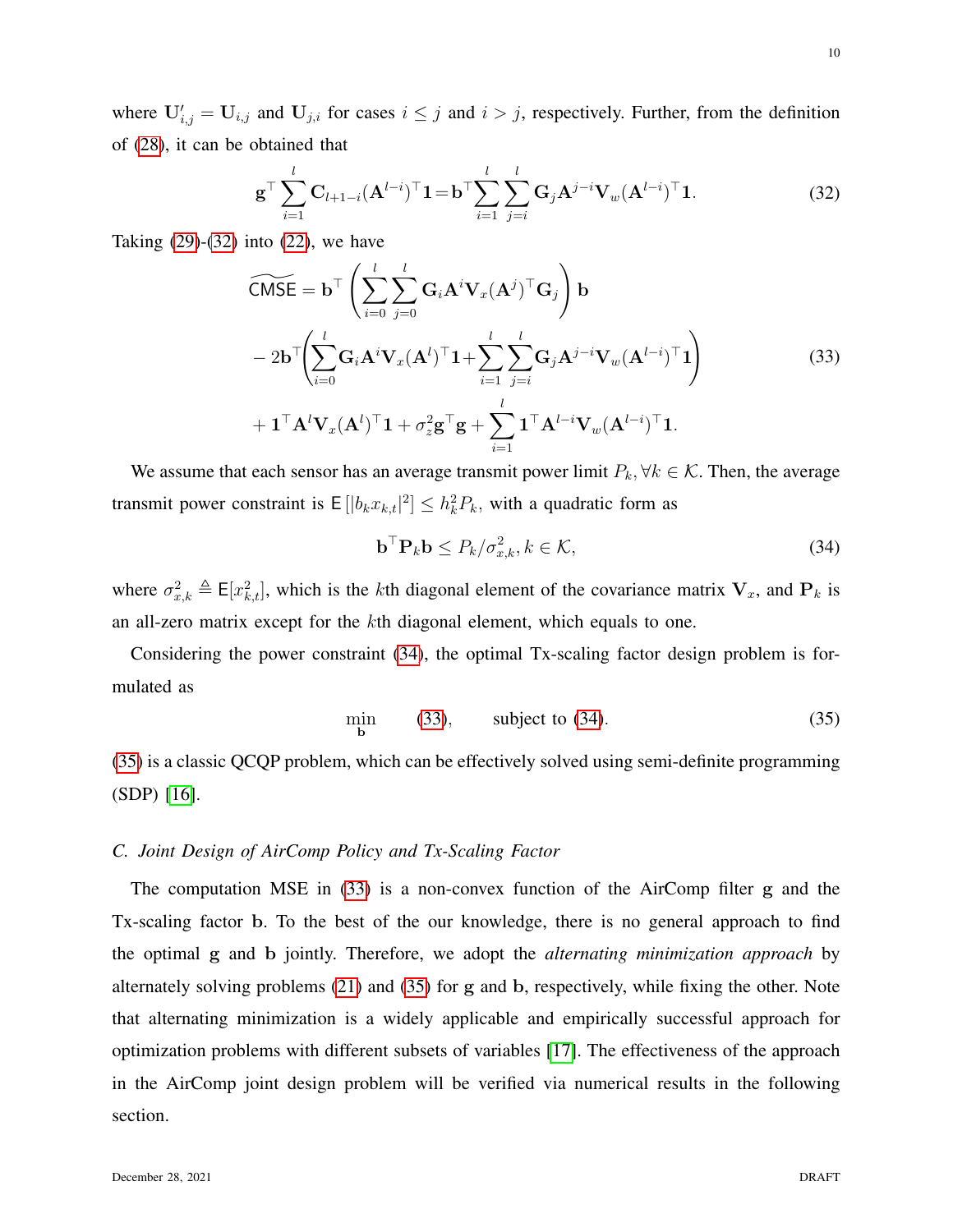

<span id="page-10-0"></span>Figure 1: The computation MSE of the optimal and low-complexity AirComp policies.

## V. NUMERICAL RESULTS

In this section, we numerically evaluate the computation MSE of the optimal and lowcomplexity policies with different number of sensors K. Unless otherwise stated, we set  $A =$  $\alpha I$  [\[11\]](#page-12-9), where  $0 < \alpha < 1$ ,  $V_x = I$ ,  $\sigma_z^2 = 1$  and  $P_k = 10$ ,  $\forall k \in \mathcal{K}$  [\[14\]](#page-12-12). A large  $\alpha$  means that the process  $x_t$  is tightly time-correlated. From [\(2\)](#page-2-1), we have  $V_w = (1 - \alpha^2)I$ . We assume normalized Rayleigh fading channels for evaluating the AirComp system performance that averages over 10<sup>5</sup> random channel realizations.

In Fig. [1,](#page-10-0) we first plot the computation MSE of low-complexity policy with AirComp filter g and Tx-scaling factor b achieved by the alternating minimization approach in Section [IV-C](#page-9-4) with 50 iteration rounds. We see that the computation MSE decreases with the length of the filter  $(l + 1)$  as expected, and a larger sensor number K leads to a higher commutation MSE. It is interesting to see that  $l = 1$  has achieved the optimal computation MSE when  $\alpha = 0.9$ , while it is larger than 5 when  $\alpha = 0.99$ . So we need a longer filter to achieve the minimum computation MSE when the process  $x_t$  is tightly time-correlated. Then, we plot the computation MSE achieved by the optimal AirComp policy in Theorem [1](#page-5-0) and the optimal Tx-scaling factor of the low-complexity policy mentioned earlier. We see that the performance of the low-complexity policy approaches to the optimal one when  $l$  is large.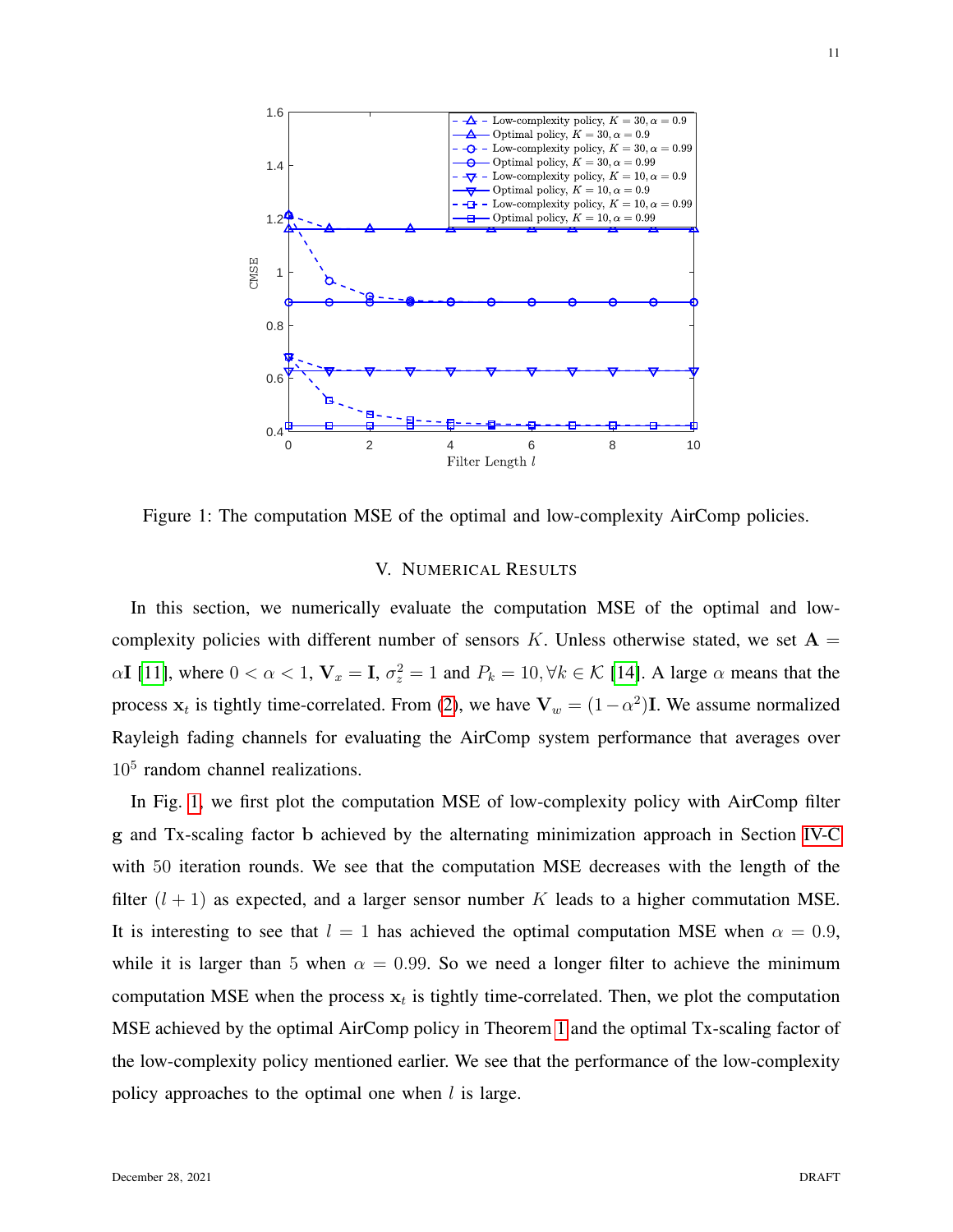

<span id="page-11-0"></span>Figure 2: The computation MSE of the low-complexity AirComp policy with different iteration rounds.

In Fig. [2,](#page-11-0) we evaluate the convergence speed of the alternating minimization approach of the low-complexity AirComp policy with  $l = 4$  under an equal channel power gain  $h = s_1 =$  $[1, 1, \cdots, 1]^\top$  of different sensors and an unequal channel power gain  $\mathbf{h} = \mathbf{s}_2$ , where  $\mathbf{s}_2$  is generated by  $K$  evenly spaced values between 0.1 and 1.9. We see that the proposed algorithm converges within 30 iterations in different scenarios. It can be observed that a larger number of sensors and a higher divergence of channel conditions of different channels require more iteration rounds to converge.

## VI. CONCLUSIONS

In this letter, we have proposed an AirComp system with spatial-and-temporal correlated sensor signals, and derived the optimal AirComp policy to achieve the minimum computation MSE in each time step by utilizing the current and the previously received signals. We have also proposed and optimized a low-complexity AirComp policy with a linear AirComp filter, based on which the optimal transmit power of each sensor has been optimized. An alternating minimization approach has been adopted to jointly design the AirComp filter and the Tx-scaling factor.